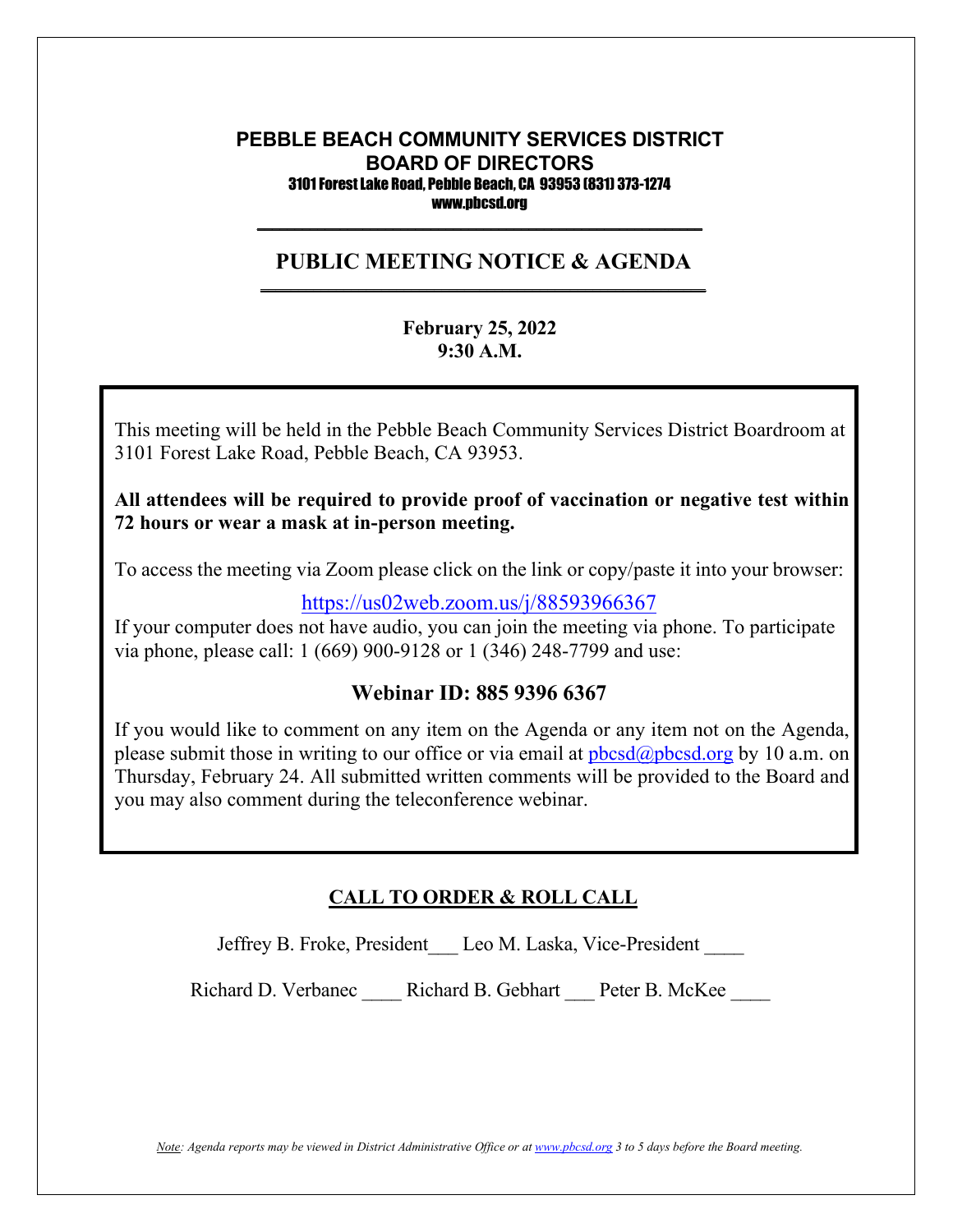# **APPEARANCES, ORDER OF BUSINESS & ANNOUNCEMENTS**

- 1. *Appearances: Anyone may address the Board on matters under the Board's purview. Comments on listed matters are in order when the Board is considering them. An unlisted matter may be heard but the Board can take no action on it until the matter is scheduled for a future agenda, unless immediate action is required or there is an emergency.*
- 2. *Agenda Changes: Anyone may ask the Board to consider changing the order of a listed matter unless it is a timed public hearing.*

# **MINUTES & FINANCIAL MATTERS**

- 3. Approve *[Minutes](https://pbcsd.org/wp-content/uploads/2022/02/03-PBCSD-Draft-minutes-for-Board-Meeting-on-January-28-2022.pdf)* of Regular Board meeting held on January 28, 2022.
- 4. Receive *[Statement of Receipts and Disbursements](https://pbcsd.org/wp-content/uploads/2022/02/04-Statement-of-Receipts-Disbursements-for-January-2022.pdf)* for January 2022.
- 5. Receive *[Cash Basis Budget Report](https://pbcsd.org/wp-content/uploads/2022/02/05-Cash-Basis-Report-for-January-2022.pdf)* for January 2022.
- 6. Approve *[Check Register](https://pbcsd.org/wp-content/uploads/2022/02/06-Check-Register-for-January-2022.pdf)* for January 2022.
- 7. Receive [Monterey County Treasurer Investment Report for quarter ended](https://pbcsd.org/wp-content/uploads/2022/02/07-Monterey-County-Treasurer-Investment-Report-for-Quarter-ended-Dec.-31-2021.pdf)  [December 31, 2021.](https://pbcsd.org/wp-content/uploads/2022/02/07-Monterey-County-Treasurer-Investment-Report-for-Quarter-ended-Dec.-31-2021.pdf)

### **FIRE DEPARTMENT**

- 8. Receive [Fire Chief's monthly report](https://pbcsd.org/wp-content/uploads/2022/02/08-Fire-Chiefs-Monthly-Report.pdf) of Fire Department operations, training and fire prevention.
- 9. Approve [agreement for use of goats as part of 2022 Pebble Beach fuel reduction](https://pbcsd.org/wp-content/uploads/2022/02/09-Fuel-Reduction-Projects-Goats-R-Us-Agreements-Authorization.pdf)  [projects.](https://pbcsd.org/wp-content/uploads/2022/02/09-Fuel-Reduction-Projects-Goats-R-Us-Agreements-Authorization.pdf)

### **MAINTENANCE, ENGINEERING & CONSTRUCTION**

- 10.Receive monthly utilities [operations and maintenance report](https://pbcsd.org/wp-content/uploads/2022/02/10-Operations-Maintenance-Report.pdf) for wastewater collection, treatment and disposal and recycled water distribution systems.
- 11.Receive status report regarding active [PBCSD capital improvement projects.](https://pbcsd.org/wp-content/uploads/2022/02/11Capital-Improvement-Projects-Report.pdf)
- 12.Receive report on [February 8, 2022 meeting of CAWD/PBCSD Wastewater](https://pbcsd.org/wp-content/uploads/2022/02/12-RMC-Meeting-Minutes-for-Feb.-8-2022.pdf)  [Reclamation Project Management Committee.](https://pbcsd.org/wp-content/uploads/2022/02/12-RMC-Meeting-Minutes-for-Feb.-8-2022.pdf)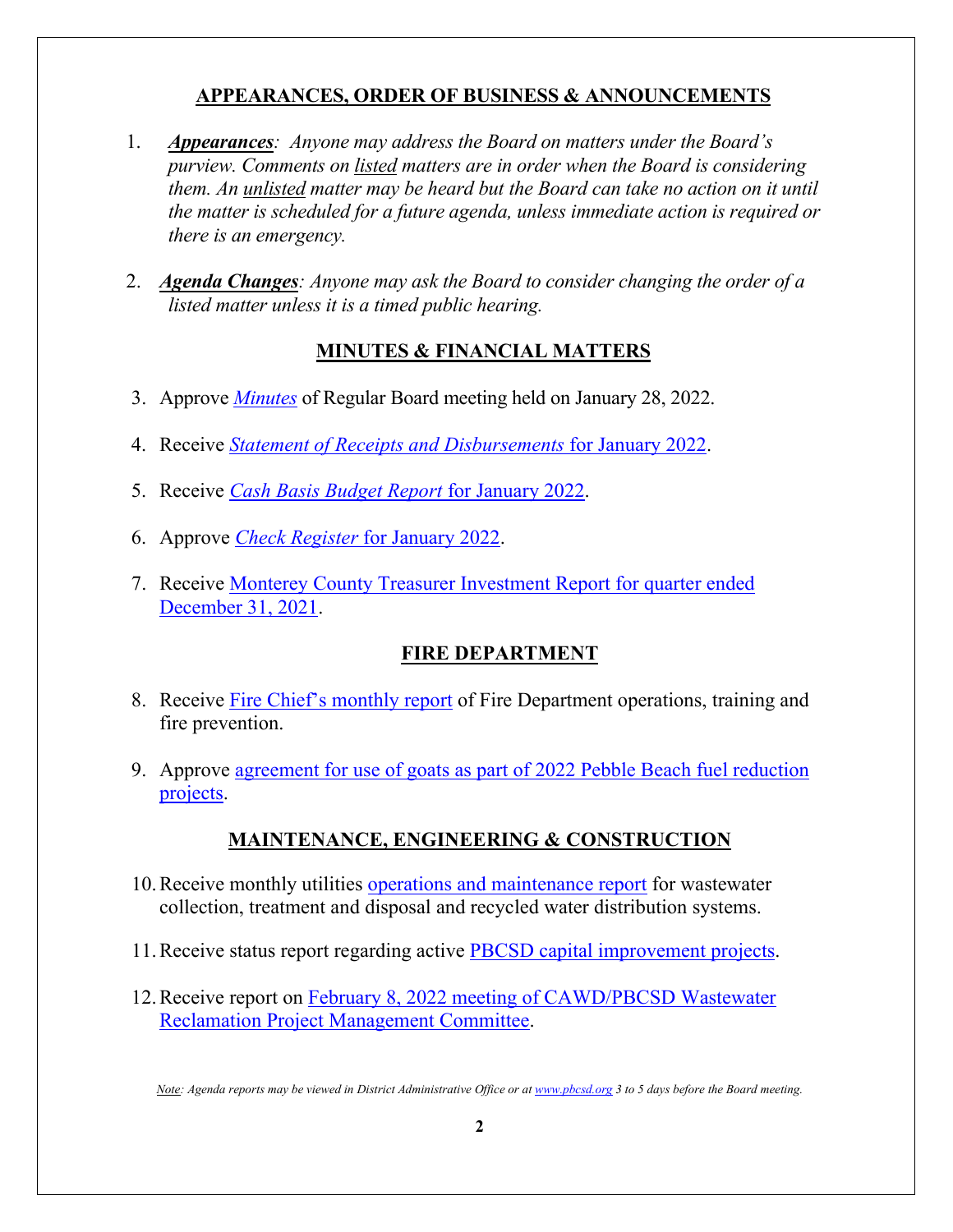- 13.Approve purchase of [mixer equipment for Forest Lake Reservoir.](https://pbcsd.org/wp-content/uploads/2022/02/13-Forest-Lake-Reservoir-Mixers.pdf)
- 14.Adopt *[Resolution 22-03](https://pbcsd.org/wp-content/uploads/2022/02/14-RES-22-03-Project-Assignment-52-for-2022-Sewer-Replacement-Project.pdf)* approving Project Assignment No. 52 with E2 Consulting Engineers for engineering services related to Sewer Improvement Project.
- 15.Receive Carmel Area Wastewater District reports and information concerning matters of mutual interest to PBCSD and CAWD:
	- A. Report from Director McKee on February 24, 2022 [CAWD Board meeting.](https://pbcsd.org/wp-content/uploads/2022/02/15-CAWD-Board-Agenda-Packet-for-February-24-2022-Meeting.pdf)
	- B. Assign Director Froke to attend CAWD Board of Directors meeting scheduled for Thursday, March 31, 2022.

# **SOLID WASTE MANAGEMENT**

16.Receive report regarding [Monterey Regional Waste Management District \(MRWMD\)](https://pbcsd.org/wp-content/uploads/2022/02/16-MRWMD-Board-Meeting-Agenda-GM-Report-for-Feb.-18-2022.pdf)  Board meeting [held on February 18, 2022.](https://pbcsd.org/wp-content/uploads/2022/02/16-MRWMD-Board-Meeting-Agenda-GM-Report-for-Feb.-18-2022.pdf)

# **GENERAL GOVERNMENT**

- 17. Adopt *[Resolution 22-04](https://pbcsd.org/wp-content/uploads/2022/02/17-RES-22-04-Conflict-of-Interest-Code.pdf)* confirming biennial review of the *PBCSD Conflict of Interest Code*.
- 18. Adopt *[Resolution 22-05](https://pbcsd.org/wp-content/uploads/2022/02/18-RES-22-05-CHP-Agreement-Extension-through-June-2023.pdf)* approving agreement with California Highway Patrol to extend supplemental law enforcement services through June 2023.
- 19. Review [topics for PBCSD Spring/Summer Newsletter.](https://pbcsd.org/wp-content/uploads/2022/02/19-2022-Spring_Summer-Newsletter-Topics.pdf)
- 20. Receive report on [February 24, 2022 meeting of Del Monte Forest Property Owners](https://pbcsd.org/wp-content/uploads/2022/02/20-DMFPO-Roads-Traffic-Committee-Meeting-Agenda-Packet-for-Feb.-24-2022.pdf)  [Road and Traffic Committee.](https://pbcsd.org/wp-content/uploads/2022/02/20-DMFPO-Roads-Traffic-Committee-Meeting-Agenda-Packet-for-Feb.-24-2022.pdf)
- 21. Receive [minutes of January 25, 2022 Safety Committee Meeting.](https://pbcsd.org/wp-content/uploads/2022/02/21-Safety-Committee-Meeting-Minutes-for-January-25-2022.pdf)

# **MISCELLANEOUS INFORMATION AND COMMUNICATIONS**

- 22. *This time is reserved for receiving miscellaneous written and oral communications. The Board will take no action on any matter not listed on the agenda except to instruct staff to review the matter and/or include it in a future Board meeting agenda, if desired.*
	- A. General Manager Report.
	- B. Questions from Directors or staff seeking clarification of matters within purview of the District.